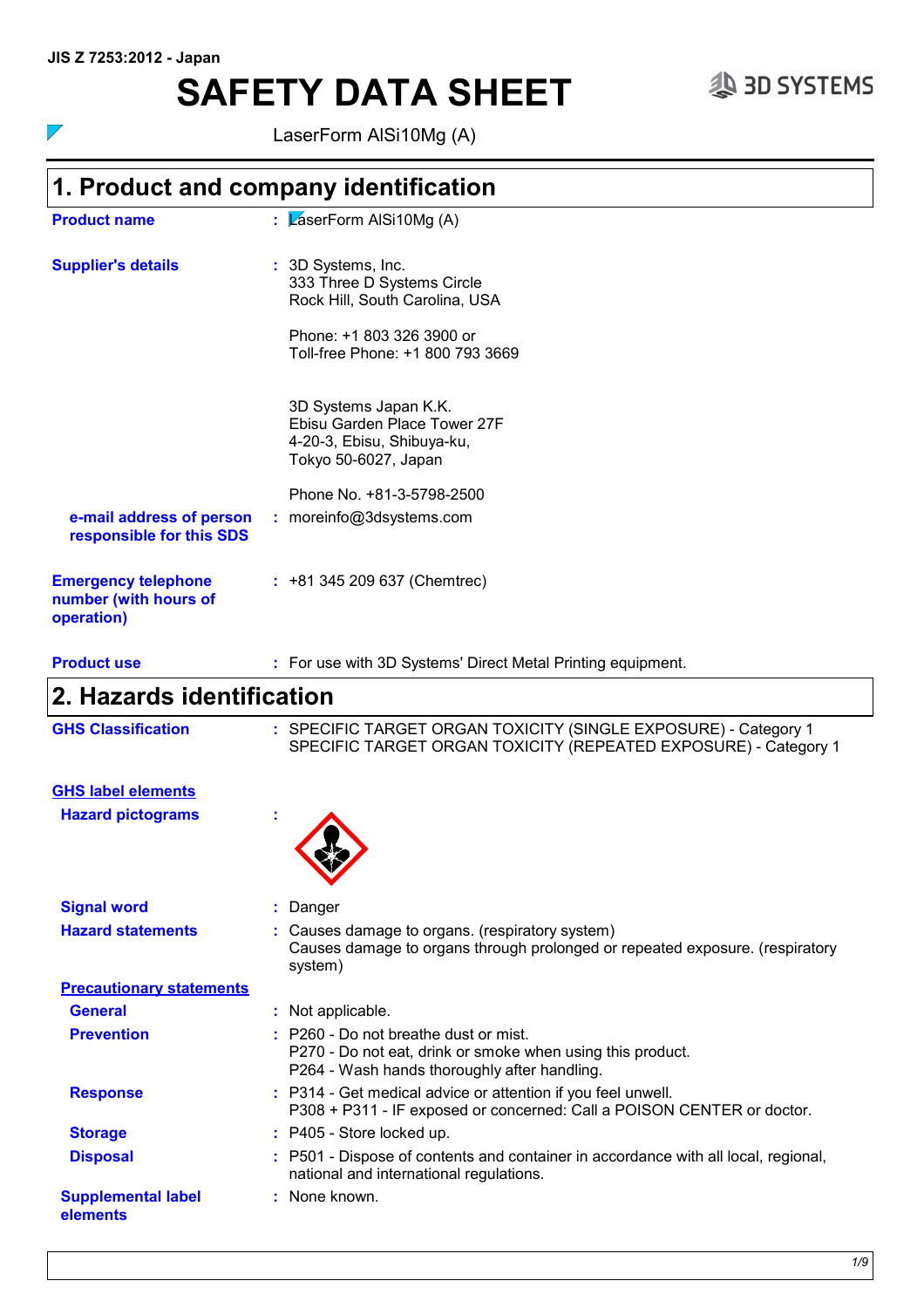### **2. Hazards identification**

**Other hazards which do not :** May form explosible dust-air mixture if dispersed.

**result in classification**

### **3. Composition/information on ingredients**

**Substance/mixture :** Mixture

| Ingredient name                                      | %                       | <b>CAS number</b>      | <b>Official Gazette notice</b><br>reference number |                                  |  |
|------------------------------------------------------|-------------------------|------------------------|----------------------------------------------------|----------------------------------|--|
|                                                      |                         |                        | <b>CSCL</b>                                        | <b>ISHL</b>                      |  |
| l aluminium metal<br>Silicon powder, amorphous shape | l≥75 - ≤90<br>210 - ≤25 | 7429-90-5<br>7440-21-3 | INot available.<br>Not available.                  | Not available.<br>Not available. |  |

### **4. First aid measures**

| <b>Inhalation</b>   | : Remove victim to fresh air and keep at rest in a position comfortable for breathing. If<br>not breathing, if breathing is irregular or if respiratory arrest occurs, provide artificial<br>respiration or oxygen by trained personnel. It may be dangerous to the person<br>providing aid to give mouth-to-mouth resuscitation. Get medical attention. If<br>necessary, call a poison center or physician. If unconscious, place in recovery<br>position and get medical attention immediately. Maintain an open airway. Loosen<br>tight clothing such as a collar, tie, belt or waistband.                                                                                                                                                                                                                                 |
|---------------------|-------------------------------------------------------------------------------------------------------------------------------------------------------------------------------------------------------------------------------------------------------------------------------------------------------------------------------------------------------------------------------------------------------------------------------------------------------------------------------------------------------------------------------------------------------------------------------------------------------------------------------------------------------------------------------------------------------------------------------------------------------------------------------------------------------------------------------|
| <b>Skin contact</b> | : Flush contaminated skin with plenty of water. Remove contaminated clothing and<br>shoes. Continue to rinse for at least 10 minutes. Get medical attention. If necessary,<br>call a poison center or physician. Wash clothing before reuse. Clean shoes<br>thoroughly before reuse.                                                                                                                                                                                                                                                                                                                                                                                                                                                                                                                                          |
| <b>Eye contact</b>  | : Immediately flush eyes with plenty of water, occasionally lifting the upper and lower<br>eyelids. Check for and remove any contact lenses. Continue to rinse for at least 10<br>minutes. Get medical attention. If necessary, call a poison center or physician.                                                                                                                                                                                                                                                                                                                                                                                                                                                                                                                                                            |
| <b>Ingestion</b>    | : Wash out mouth with water. Remove dentures if any. Remove victim to fresh air and<br>keep at rest in a position comfortable for breathing. If material has been swallowed<br>and the exposed person is conscious, give small quantities of water to drink. Stop if<br>the exposed person feels sick as vomiting may be dangerous. Do not induce<br>vomiting unless directed to do so by medical personnel. If vomiting occurs, the head<br>should be kept low so that vomit does not enter the lungs. Get medical attention. If<br>necessary, call a poison center or physician. Never give anything by mouth to an<br>unconscious person. If unconscious, place in recovery position and get medical<br>attention immediately. Maintain an open airway. Loosen tight clothing such as a<br>collar, tie, belt or waistband. |

### **Most important symptoms/effects, acute and delayed**

| <b>Potential acute health effects</b> |                                                                                                                                                                                                                |
|---------------------------------------|----------------------------------------------------------------------------------------------------------------------------------------------------------------------------------------------------------------|
| <b>Inhalation</b>                     | : Causes damage to organs following a single exposure if inhaled. Exposure to<br>airborne concentrations above statutory or recommended exposure limits may<br>cause irritation of the nose, throat and lungs. |
| <b>Skin contact</b>                   | : Causes damage to organs following a single exposure in contact with skin.                                                                                                                                    |
| Eye contact                           | : Exposure to airborne concentrations above statutory or recommended exposure<br>limits may cause irritation of the eyes.                                                                                      |
| Ingestion                             | : Causes damage to organs following a single exposure if swallowed.                                                                                                                                            |
| <b>Over-exposure signs/symptoms</b>   |                                                                                                                                                                                                                |
| <b>Inhalation</b>                     | : Adverse symptoms may include the following:<br>respiratory tract irritation<br>coughing                                                                                                                      |
| Eye contact                           | : Adverse symptoms may include the following:<br>irritation<br>redness                                                                                                                                         |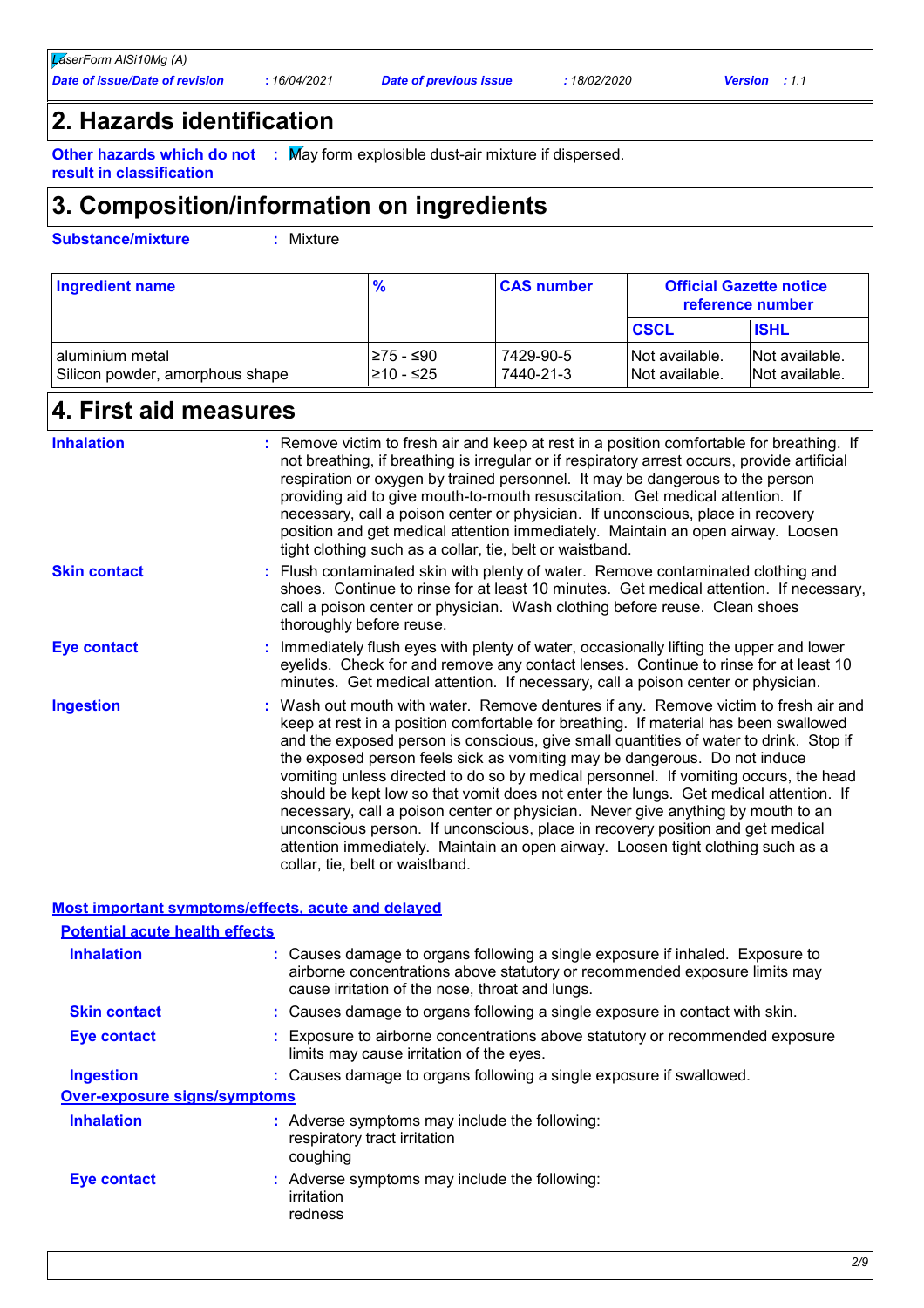*LaserForm AlSi10Mg (A)*

*Date of issue/Date of revision* **:** *16/04/2021 Date of previous issue : 18/02/2020 Version : 1.1*

| 4. First aid measures                                    |                                                                                                                                                                                                     |
|----------------------------------------------------------|-----------------------------------------------------------------------------------------------------------------------------------------------------------------------------------------------------|
| <b>Protection of first-aiders</b>                        | : No action shall be taken involving any personal risk or without suitable training. It<br>may be dangerous to the person providing aid to give mouth-to-mouth resuscitation.                       |
| <b>Notes to physician</b>                                | : Treat symptomatically. Contact poison treatment specialist immediately if large<br>quantities have been ingested or inhaled.                                                                      |
| 5. Fire-fighting measures                                |                                                                                                                                                                                                     |
| <b>Suitable extinguishing</b><br>media                   | : Use approved Class D extinguisher or smother with dry sand, dry clay or dry ground<br>limestone. Use an extinguishing agent suitable for the surrounding fire.                                    |
| <b>Unsuitable extinguishing</b><br>media                 | $\therefore$ CO <sub>2</sub> , water, ABC powder and foam.                                                                                                                                          |
| <b>Specific hazards arising</b><br>from the chemical     | : May form explosible dust-air mixture if dispersed.                                                                                                                                                |
| <b>Special protective actions</b><br>for fire-fighters   | : Promptly isolate the scene by removing all persons from the vicinity of the incident if<br>there is a fire. No action shall be taken involving any personal risk or without<br>suitable training. |
| <b>Special protective</b><br>equipment for fire-fighters | : Fire-fighters should wear appropriate protective equipment and self-contained<br>breathing apparatus (SCBA) with a full face-piece operated in positive pressure<br>mode.                         |

## **6. Accidental release measures**

| <b>Personal precautions, protective equipment and emergency procedures</b> |  |                                                                                                                                                                                                                                                                                                                                                                                                         |  |  |
|----------------------------------------------------------------------------|--|---------------------------------------------------------------------------------------------------------------------------------------------------------------------------------------------------------------------------------------------------------------------------------------------------------------------------------------------------------------------------------------------------------|--|--|
| For non-emergency<br>personnel                                             |  | : No action shall be taken involving any personal risk or without suitable training.<br>Evacuate surrounding areas. Keep unnecessary and unprotected personnel from<br>entering. Do not touch or walk through spilled material. Avoid breathing dust.<br>Provide adequate ventilation. Wear appropriate respirator when ventilation is<br>inadequate. Put on appropriate personal protective equipment. |  |  |
| For emergency responders :                                                 |  | <b>If</b> specialized clothing is required to deal with the spillage, take note of any<br>information in Section 8 on suitable and unsuitable materials. See also the<br>information in "For non-emergency personnel".                                                                                                                                                                                  |  |  |
| <b>Environmental precautions</b>                                           |  | : Avoid dispersal of spilled material and runoff and contact with soil, waterways,                                                                                                                                                                                                                                                                                                                      |  |  |

### **Methods and materials for containment and cleaning up**

| <b>Small spill</b> | : Move containers from spill area. Use spark-proof tools and explosion-proof<br>equipment. Avoid dust generation. Do not dry sweep. Use only vacuum cleaners<br>equipped with a wet separator system and a grounding cable (ATEX, Hazardous<br>locations certified / Suitable for use with Group E (IIIC) Conductive Dusts / Suitable<br>for use in Class 2, Division II (Zone 22) locations or better). Place spilled material in<br>a designated, labeled waste container. Dispose of via a licensed waste disposal<br>contractor.                                                                                                                                                                                                |
|--------------------|-------------------------------------------------------------------------------------------------------------------------------------------------------------------------------------------------------------------------------------------------------------------------------------------------------------------------------------------------------------------------------------------------------------------------------------------------------------------------------------------------------------------------------------------------------------------------------------------------------------------------------------------------------------------------------------------------------------------------------------|
| <b>Large spill</b> | : Move containers from spill area. Use spark-proof tools and explosion-proof<br>equipment. Approach release from upwind. Prevent entry into sewers, water<br>courses, basements or confined areas. Avoid dust generation. Do not dry sweep.<br>Use only vacuum cleaners equipped with a wet separator system and a grounding<br>cable (ATEX, Hazardous locations certified / Suitable for use with Group E (IIIC)<br>Conductive Dusts / Suitable for use in Class 2, Division II (Zone 22) locations or<br>better). Avoid creating dusty conditions and prevent wind dispersal. Dispose of via<br>a licensed waste disposal contractor. Note: see Section 1 for emergency contact<br>information and Section 13 for waste disposal. |

environmental pollution (sewers, waterways, soil or air).

drains and sewers. Inform the relevant authorities if the product has caused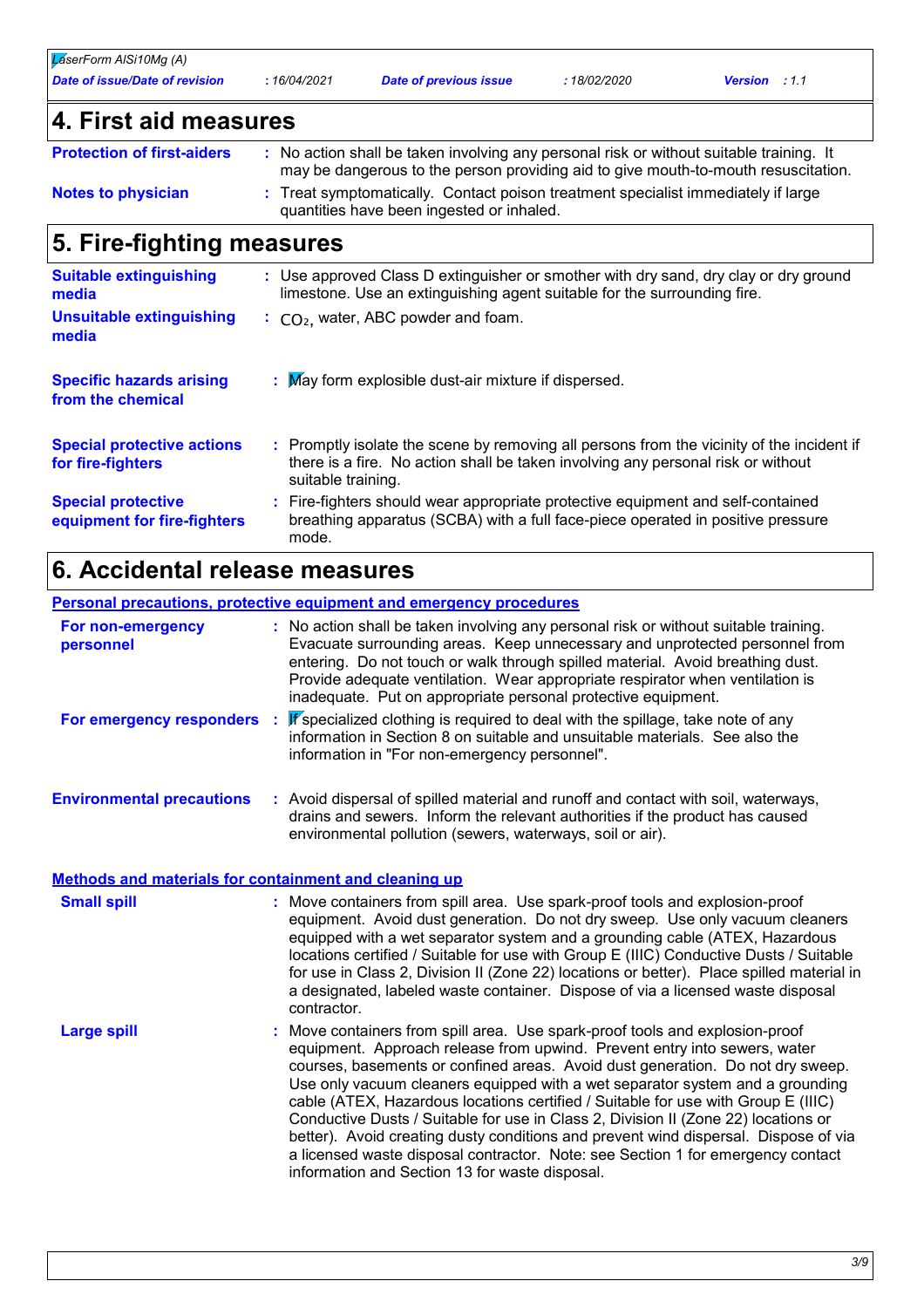### **7. Handling and storage**

| <b>Precautions for safe handling</b>                 |                                                                                                                                                                                                                                                                                                                                                                                                                                                                                                                                |
|------------------------------------------------------|--------------------------------------------------------------------------------------------------------------------------------------------------------------------------------------------------------------------------------------------------------------------------------------------------------------------------------------------------------------------------------------------------------------------------------------------------------------------------------------------------------------------------------|
| <b>Protective measures</b>                           | : Put on appropriate personal protective equipment (see Section 8). Do not get in<br>eyes or on skin or clothing. Do not breathe dust. Do not ingest. If during normal<br>use the material presents a respiratory hazard, use only with adequate ventilation or<br>wear appropriate respirator. Keep in the original container or an approved<br>alternative made from a compatible material, kept tightly closed when not in use.<br>Empty containers retain product residue and can be hazardous. Do not reuse<br>container. |
| <b>Advice on general</b><br>occupational hygiene     | : Eating, drinking and smoking should be prohibited in areas where this material is<br>handled, stored and processed. Workers should wash hands and face before<br>eating, drinking and smoking. Remove contaminated clothing and protective<br>equipment before entering eating areas. See also Section 8 for additional<br>information on hygiene measures.                                                                                                                                                                  |
| <b>Storage</b><br><b>Conditions for safe storage</b> | : Store in accordance with local regulations. Store in original container protected from                                                                                                                                                                                                                                                                                                                                                                                                                                       |
|                                                      | direct sunlight in a dry, cool and well-ventilated area, away from incompatible<br>materials (see Section 10) and food and drink. Store locked up. Keep container<br>tightly closed and sealed until ready for use. Containers that have been opened<br>must be carefully resealed and kept upright to prevent leakage. Do not store in<br>unlabeled containers. Use appropriate containment to avoid environmental<br>contamination. See Section 10 for incompatible materials before handling or use.                        |

### **8. Exposure controls/personal protection**

| <b>Appropriate engineering</b> | : Use only with adequate ventilation. If user operations generate dust, fumes, gas,   |
|--------------------------------|---------------------------------------------------------------------------------------|
| controls                       | vapor or mist, use process enclosures, local exhaust ventilation or other engineering |
|                                | controls to keep worker exposure to airborne contaminants below any                   |
|                                | recommended or statutory limits.                                                      |

### **Occupational exposure limits**

| <b>Ingredient name</b>  | <b>Exposure limits</b>                               |
|-------------------------|------------------------------------------------------|
| <b>a</b> fuminium metal | Japan Society for Occupational Health                |
|                         | (Japan, 5/2019).                                     |
|                         | OEL-M: 0.5 mg/m <sup>3</sup> 8 hours. Form:          |
|                         | Respirable dust                                      |
|                         | OEL-M: 2 mg/m <sup>3</sup> 8 hours. Form: Total dust |

#### **Individual protection measures**

| <b>Respiratory protection</b> | : Based on the hazard and potential for exposure, select a respirator that meets the<br>appropriate standard or certification. Respirators must be used according to a<br>respiratory protection program to ensure proper fitting, training, and other important<br>aspects of use.                                                                                                                                                                                                                                                                                                                                       |
|-------------------------------|---------------------------------------------------------------------------------------------------------------------------------------------------------------------------------------------------------------------------------------------------------------------------------------------------------------------------------------------------------------------------------------------------------------------------------------------------------------------------------------------------------------------------------------------------------------------------------------------------------------------------|
| <b>Hand protection</b>        | : Chemical-resistant, impervious gloves complying with an approved standard should<br>be worn at all times when handling chemical products if a risk assessment indicates<br>this is necessary. Considering the parameters specified by the glove manufacturer,<br>check during use that the gloves are still retaining their protective properties. It<br>should be noted that the time to breakthrough for any glove material may be<br>different for different glove manufacturers. In the case of mixtures, consisting of<br>several substances, the protection time of the gloves cannot be accurately<br>estimated. |
| <b>Eye protection</b>         | : Safety eyewear complying with an approved standard should be used when a risk<br>assessment indicates this is necessary to avoid exposure to liquid splashes, mists,<br>gases or dusts. If contact is possible, the following protection should be worn,<br>unless the assessment indicates a higher degree of protection: safety glasses with<br>side-shields. If operating conditions cause high dust concentrations to be produced,<br>use dust goggles.                                                                                                                                                             |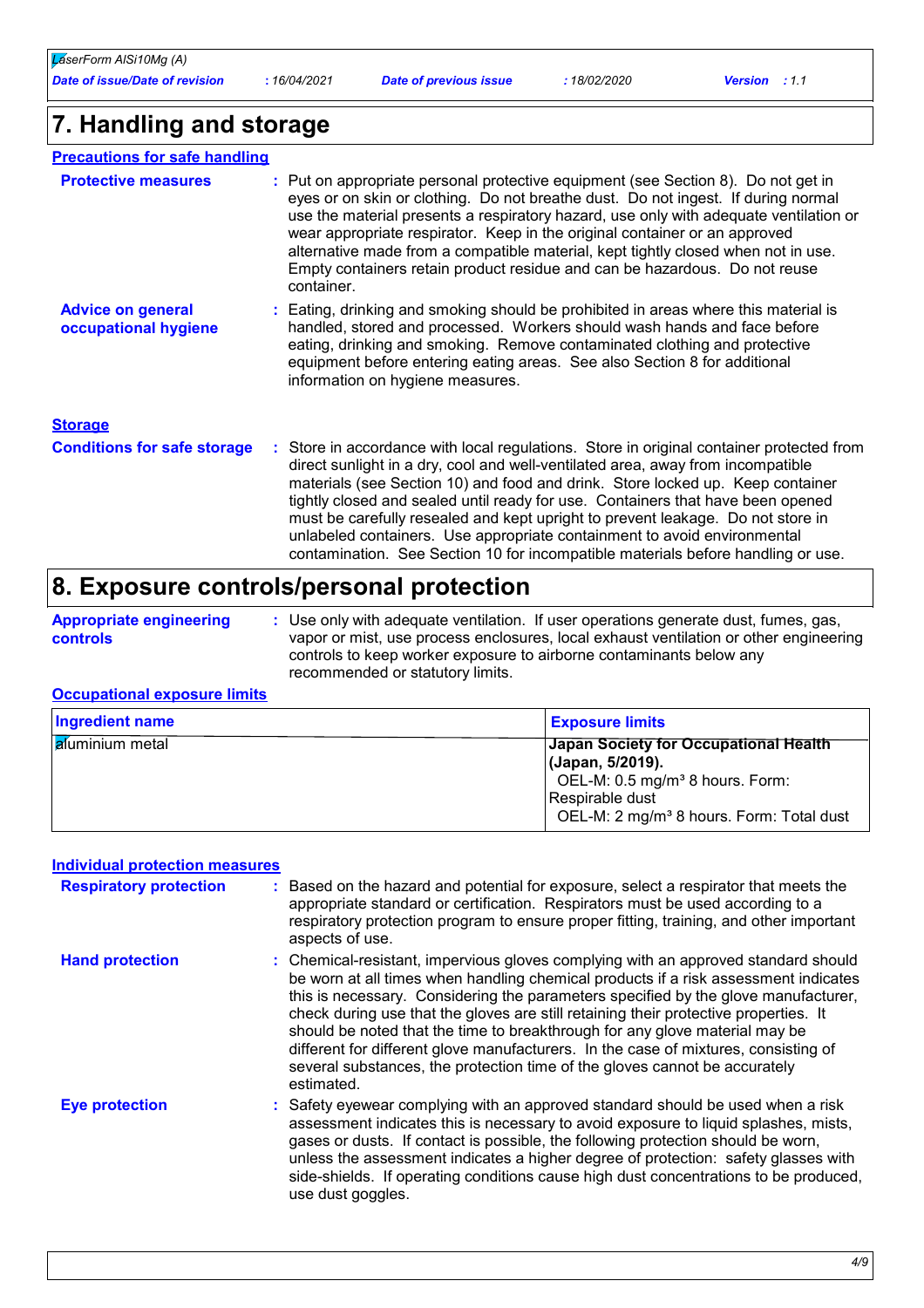### **8. Exposure controls/personal protection**

|  | <b>Skin protectio</b> |  |
|--|-----------------------|--|
|  |                       |  |
|  |                       |  |

**Skin protection Personal protective equipment for the body should be selected based on the task in the task in the task in the task in the task in the task in the task in the task in the task in the task in the task in** being performed and the risks involved and should be approved by a specialist before handling this product. For the greatest protection from static discharges, clothing should include anti-static overalls, boots and gloves. Appropriate footwear and any additional skin protection measures should be selected based on the task being performed and the risks involved and should be approved by a specialist before handling this product.

### **9. Physical and chemical properties**

| <b>Appearance</b>                                                 |                                                                                                                                           |
|-------------------------------------------------------------------|-------------------------------------------------------------------------------------------------------------------------------------------|
| <b>Physical state</b>                                             | : Solid. [Powder. particle size: 100% <100 µm]                                                                                            |
| <b>Color</b>                                                      | : Silver. Gray.                                                                                                                           |
| Odor                                                              | : Odorless.                                                                                                                               |
| рH                                                                | : Not applicable.                                                                                                                         |
| <b>Melting point/freezing point</b>                               | : 570 to 660°C (1058 to 1220°F)                                                                                                           |
| <b>Boiling point, initial boiling</b><br>point, and boiling range | : Not available.                                                                                                                          |
| <b>Flash point</b>                                                | $:$ Not available.                                                                                                                        |
| <b>Flammability (solid, gas)</b>                                  | $:$ Flammable.                                                                                                                            |
| Lower and upper explosive<br>(flammable) limits                   | : Lower: 30 g/m <sup>3</sup> (minimum explosive concentration of dust)                                                                    |
| <b>Vapor pressure</b>                                             | : Not available.                                                                                                                          |
| <b>Specific gravity (Relative</b><br>density)                     | : Not available.                                                                                                                          |
| <b>Solubility</b>                                                 | : Not available.                                                                                                                          |
| <b>Partition coefficient: n-</b><br>octanol/water                 | : Not applicable.                                                                                                                         |
| <b>Auto-ignition temperature</b>                                  | : Minimum cloud ignition temperature ( $^{\circ}$ C): >600 (>1112 $^{\circ}$ F)<br>Minimum layer ignition temperature (°C): >400 (>752°F) |
| <b>Decomposition temperature</b>                                  | : Not applicable.                                                                                                                         |
| <b>Solubility in water</b>                                        | $:$ Insoluble.                                                                                                                            |

### **10. Stability and reactivity**

| <b>Reactivity</b>                                   | : Under normal conditions of storage and use, hazardous reactions will not occur.                                                                                                                                 |
|-----------------------------------------------------|-------------------------------------------------------------------------------------------------------------------------------------------------------------------------------------------------------------------|
| <b>Chemical stability</b>                           | : The product is stable.                                                                                                                                                                                          |
| <b>Possibility of hazardous</b><br><b>reactions</b> | : Evolves hydrogen on contact with water. Keep away from the following materials to<br>prevent strong exothermic reactions: Strong oxidizing materials. Fine dust clouds<br>may form explosive mixtures with air. |
| <b>Conditions to avoid</b>                          | : Keep away from water or moist air. Keep away from heat, sparks and flame. Avoid<br>dust generation. Avoid static electrical charge.                                                                             |
| <b>Incompatible materials</b>                       | : Reactive or incompatible with the following materials: water, alcohols, amines,<br>alkalis, acids, oxidizing materials, halogenated hydrocarbons, combustible materials.                                        |
| <b>Hazardous decomposition</b><br>products          | : Under normal conditions of storage and use, hazardous decomposition products<br>should not be produced.<br>Contact with water liberates extremely flammable gases. Hydrogen source. [<1 L/<br>(kg h)]           |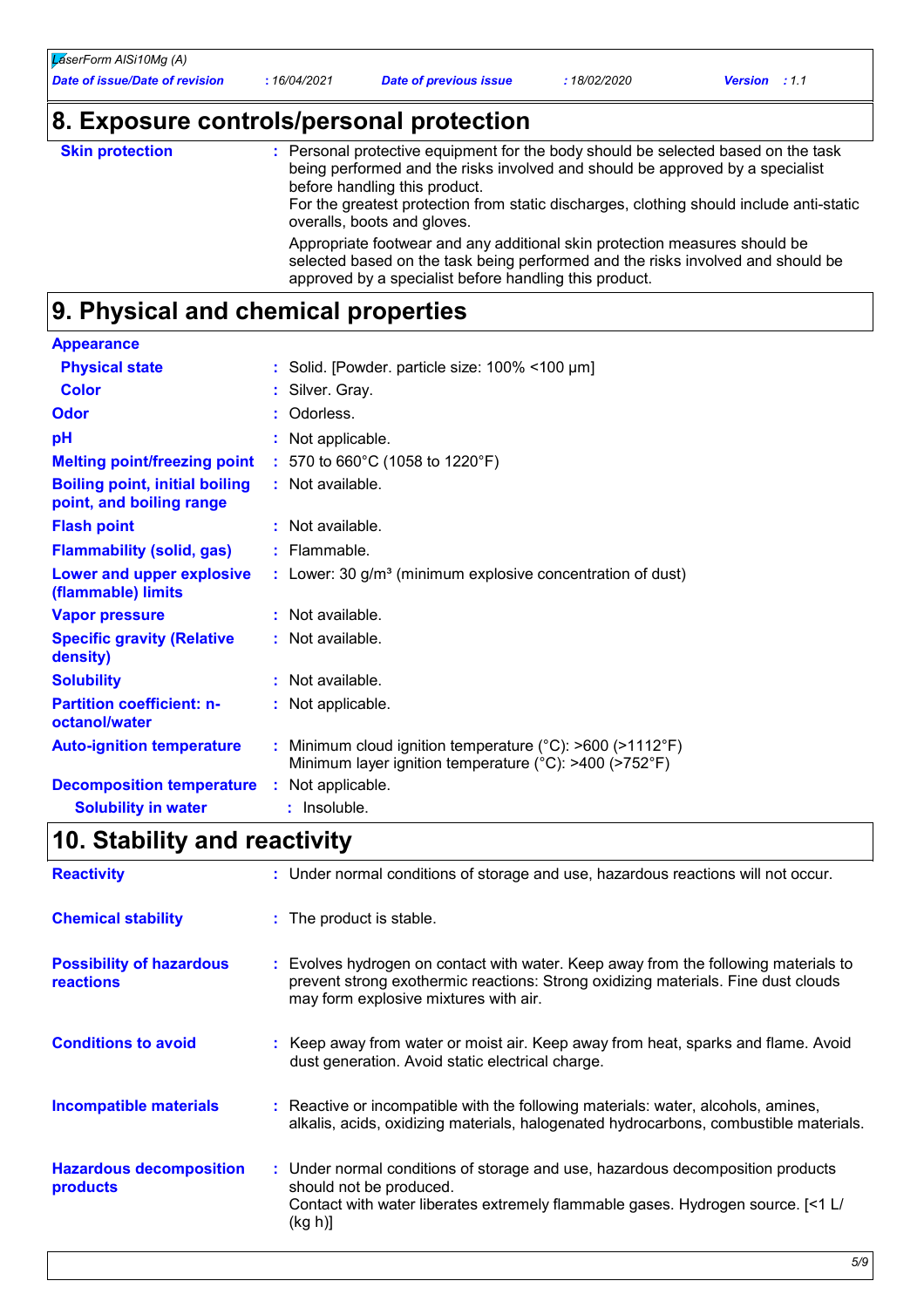### **11. Toxicological information**

|  | <b>Acute toxicity</b> |  |  |  |  |  |
|--|-----------------------|--|--|--|--|--|
|--|-----------------------|--|--|--|--|--|

| <b>Product/ingredient name</b>   | <b>Result</b>                         | <b>Species</b> | <b>Dose</b>          | <b>Exposure</b> |
|----------------------------------|---------------------------------------|----------------|----------------------|-----------------|
| Aluminium powder<br>(stabilized) | LC50 Inhalation Dusts and mists   Rat |                | $>0.888$ mg/l        | 4 hours         |
|                                  | LD50 Oral                             | Rat            | >2000 mg/kg          |                 |
|                                  | NOAEL Inhalation Dusts and<br>mists   | Rat            | 10 mg/m <sup>3</sup> | 4 hours         |

### **Acute toxicity estimates**

Not available.

| <b>SALE CONTINUES</b>                               |                             | $\sim$ $\sim$ $\sim$                                                | . | <b>Property Communications</b> |
|-----------------------------------------------------|-----------------------------|---------------------------------------------------------------------|---|--------------------------------|
| Specific target organ toxicity (single exposure)    |                             |                                                                     |   |                                |
| <b>Conclusion/Summary</b>                           | : Not available.            |                                                                     |   |                                |
| <b>Reproductive toxicity</b>                        |                             |                                                                     |   |                                |
| <b>Conclusion/Summary</b>                           | : Not available.            |                                                                     |   |                                |
| <b>Carcinogenicity</b>                              |                             |                                                                     |   |                                |
| <b>Conclusion/Summary</b>                           | $\therefore$ Not available. |                                                                     |   |                                |
| <b>Germ Cell Mutagenicity</b>                       |                             |                                                                     |   |                                |
| <b>Conclusion/Summary</b>                           | : Not available.            |                                                                     |   |                                |
| <b>Respiratory sensitization/Skin sensitization</b> |                             |                                                                     |   |                                |
| <b>Conclusion/Summary</b>                           | : Not available.            |                                                                     |   |                                |
| <b>Irritation/Corrosion</b>                         |                             |                                                                     |   |                                |
| <b>Conclusion/Summary</b>                           |                             | : Based on available data, the classification criteria are not met. |   |                                |
|                                                     |                             |                                                                     |   |                                |

| <b>Name</b>                   | <b>Category</b> | <b>Route of</b><br><b>exposure</b> | <b>Target organs</b> |
|-------------------------------|-----------------|------------------------------------|----------------------|
| Aluminium powder (stabilized) | Category 1      |                                    | respiratory system   |

#### **Specific target organ toxicity (repeated exposure)**

| <b>Name</b>                   | <b>Category</b> | <b>Route of</b><br><b>exposure</b> | <b>Target organs</b> |
|-------------------------------|-----------------|------------------------------------|----------------------|
| Aluminium powder (stabilized) | Category 1      |                                    | respiratory system   |

#### **Aspiration hazard**

Not available.

| 12. Ecological information                                    |                                                                                                           |
|---------------------------------------------------------------|-----------------------------------------------------------------------------------------------------------|
| <b>Ecotoxicity</b><br><b>Conclusion/Summary</b>               | : Not available.                                                                                          |
| <b>Persistence/degradability</b><br><b>Conclusion/Summary</b> | : The methods for determining the biological degradability are not applicable to<br>inorganic substances. |
| <b>Bioaccumulative potential</b><br>Not available.            |                                                                                                           |
| <b>Mobility in soil</b>                                       | : Not available.                                                                                          |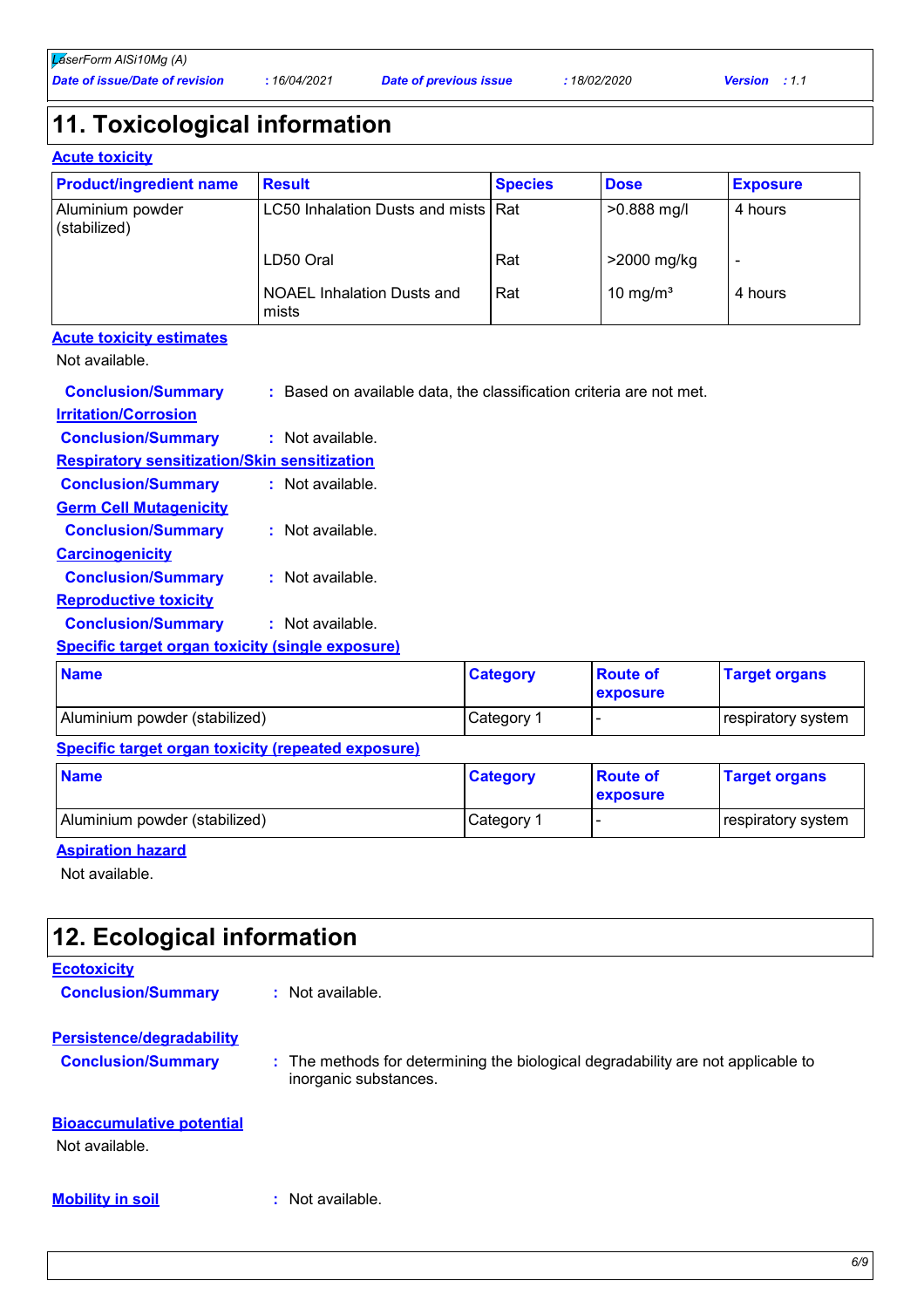### **12. Ecological information**

**Hazardous to the ozone :** Not applicable.

**layer**

**Other adverse effects**

**:** No known significant effects or critical hazards.

### **13. Disposal considerations**

The generation of waste should be avoided or minimized wherever possible. Disposal of this product, solutions and any by-products should at all times comply with the requirements of environmental protection and waste disposal legislation and any regional local authority requirements. Dispose of surplus and nonrecyclable products via a licensed waste disposal contractor. Waste should not be disposed of untreated to the sewer unless fully compliant with the requirements of all authorities with jurisdiction. Waste packaging should be recycled. Incineration or landfill should only be considered when recycling is not feasible. This material and its container must be disposed of in a safe way. Care should be taken when handling emptied containers that have not been cleaned or rinsed out. Empty containers or liners may retain some product residues. Avoid dispersal of spilled material and runoff and contact with soil, waterways, drains and sewers. **Disposal methods :**

### **14. Transport information**

|                                      | <b>UN</b>                | <b>IMDG</b>              | <b>IATA</b>    |
|--------------------------------------|--------------------------|--------------------------|----------------|
| <b>UN number</b>                     | Not regulated.           | Not regulated.           | Not regulated. |
| <b>UN proper</b><br>shipping name    | ۰                        | $\overline{\phantom{0}}$ | -              |
| <b>Transport hazard</b><br>class(es) | $\overline{\phantom{a}}$ | $\overline{\phantom{0}}$ | ۰              |
| <b>Label</b>                         |                          |                          |                |
| <b>Packing group</b>                 | ۰                        | ٠                        | -              |
| <b>Environmental</b><br>hazards      | No.                      | Marine Pollutant: No     | No.            |

**Special precautions for user Transport within user's premises:** always transport in closed containers that are **:** upright and secure. Ensure that persons transporting the product know what to do in the event of an accident or spillage.

**Transport in bulk according :** Not applicable. **to IMO instruments**

### **15. Regulatory information**

#### **Fire Service Law**

| <b>Category</b>                     | Substance name/Type                   | <b>Danger</b><br>category | <b>Signal word</b> | <b>Designated</b><br>quantity |
|-------------------------------------|---------------------------------------|---------------------------|--------------------|-------------------------------|
| non-<br>l hazardous<br>l substances | Material that contains: Metal powder. | <b>Not</b><br>available.  | Not available.     | Not available.                |

**ISHL**

### **Use of specified chemical substances**

None of the components are listed.

#### **Substances requiring labelling**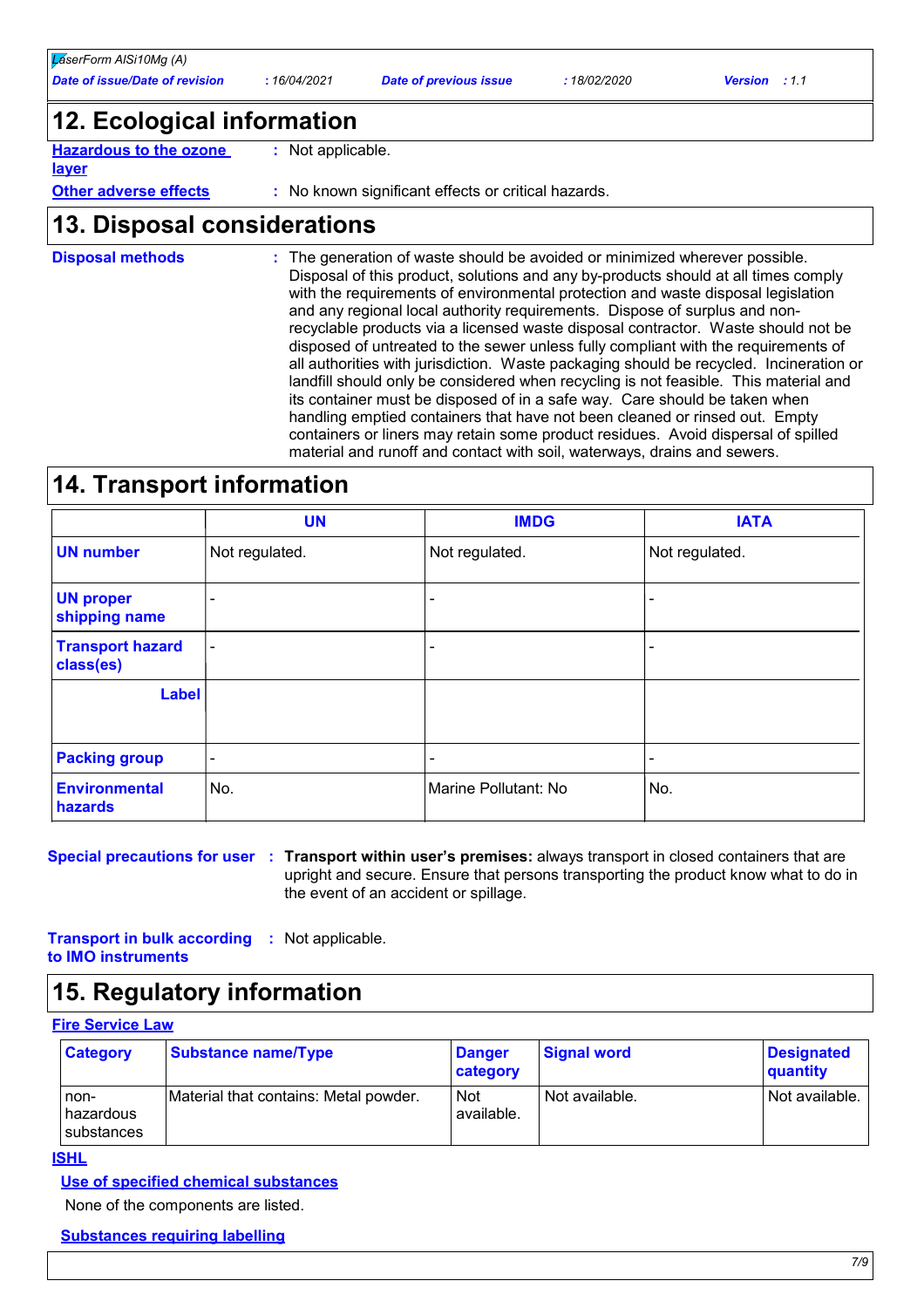### **15. Regulatory information**

| <b>Ingredient name</b>                |            | <b>Status</b> | <b>Reference</b><br>number |
|---------------------------------------|------------|---------------|----------------------------|
| Aluminium and its water-soluble salts | l≥75 - ≤90 | Listed        | -37                        |

### **Chemicals requiring notification**

| Ingredient name                       |           | <b>Status</b> | <b>Reference</b><br>number |
|---------------------------------------|-----------|---------------|----------------------------|
| Aluminium and its water-soluble salts | ≥75 - ≤90 | Listed        | 37                         |

#### **Guideline for Preventing Health Hazard by chemical substances (Carcinogenicity)**

None of the components are listed.

#### **Mutagen**

None of the components are listed.

#### **Chemical Substances Control Law (CSCL)**

None of the components are listed.

#### **Poisonous and Deleterious Substances**

None of the components are listed.

### **Pollutant Release and Transfer Registers (PRTR)**

None of the components are listed.

#### **High Pressure Gas Control :** Not applicable.

**Law**

#### **International regulations**

**Chemical Weapon Convention List Schedules I, II & III Chemicals** Not listed.

#### **Montreal Protocol**

Not listed.

**Stockholm Convention on Persistent Organic Pollutants** Not listed.

**Rotterdam Convention on Prior Informed Consent (PIC)** Not listed.

### **UNECE Aarhus Protocol on POPs and Heavy Metals**

Not listed.

#### **Inventory list**

| <b>Australia</b>         | : All components are listed or exempted. |
|--------------------------|------------------------------------------|
| <b>Canada</b>            | : All components are listed or exempted. |
| <b>China</b>             | : All components are listed or exempted. |
| <b>Europe</b>            | : All components are listed or exempted. |
| <b>New Zealand</b>       | : All components are listed or exempted. |
| <b>Philippines</b>       | : All components are listed or exempted. |
| <b>Republic of Korea</b> | : All components are listed or exempted. |
| <b>Taiwan</b>            | : All components are listed or exempted. |
| <b>Turkey</b>            | : All components are listed or exempted. |
| <b>United States</b>     | All components are active or exempted.   |